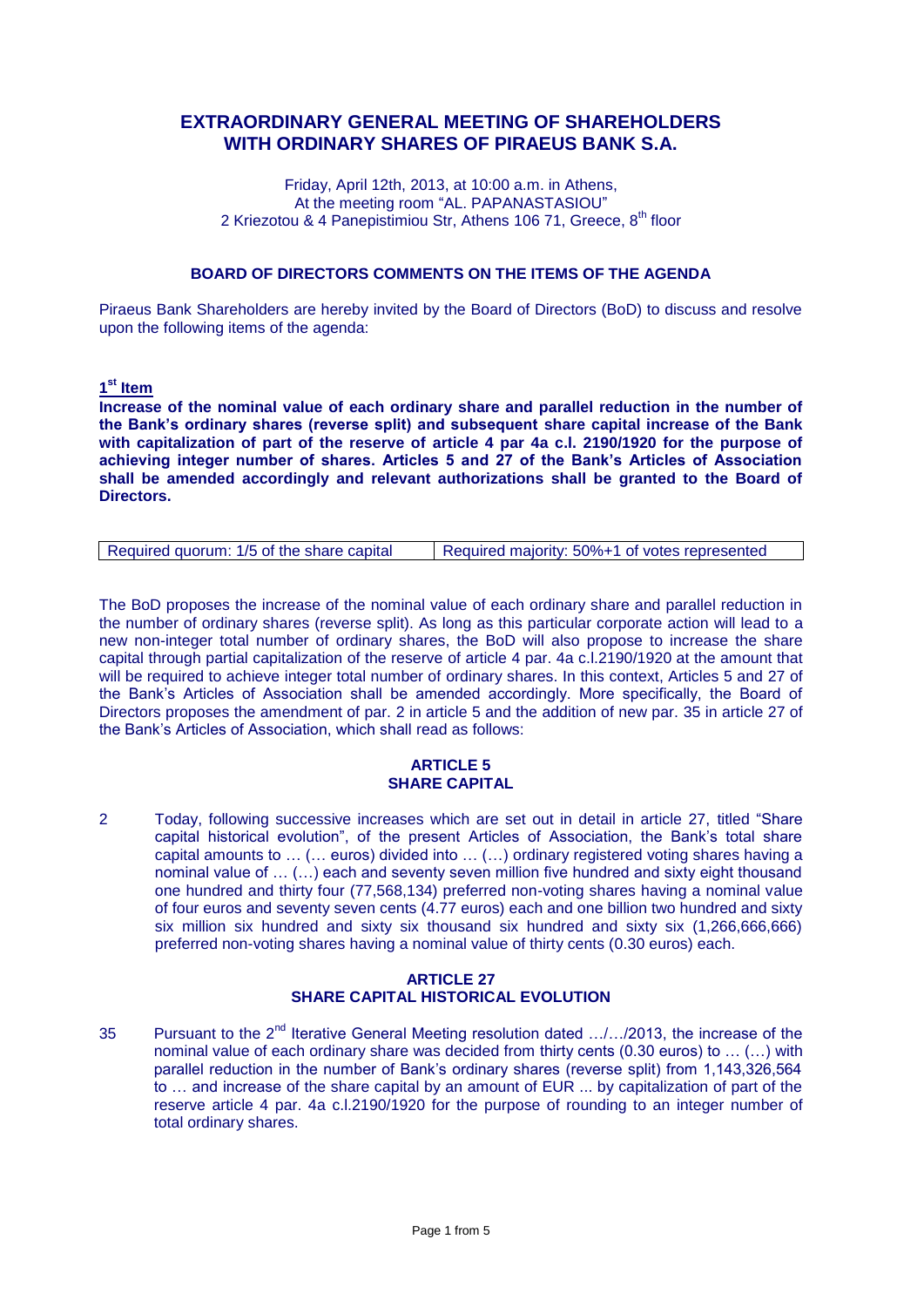# **2 nd Item**

**Creation of special reserve of par. 4a in article 4 of c.l. 2190/1920, with equal reduction of Bank's share capital by decreasing the nominal value of each ordinary share without changing the number of ordinary shares. Articles 5 and 27 of the Bank's Articles of Association shall be amended accordingly.**

| Required quorum: 2/3 of the share capital | Required majority: 2/3 of votes represented |
|-------------------------------------------|---------------------------------------------|
|                                           |                                             |

The BoD, following the General Meeting's resolution upon item 1 of the agenda, will recommend to the General Meeting the creation of special reverse, according to par. 4a in article 4 of c.l.2190/1920, with equal reduction of the Bank's share capital by decrease in the nominal value of ordinary shares, neither by cash back nor by changing the number of existing ordinary shares (as it will have been defined by the resolution upon  $1<sup>st</sup>$  Item).

It is noted that the creation of the reserve through the proposed reduction of share capital by decreasing the nominal value of ordinary shares is only of technical nature and does not affect the Bank's equity, which remain in total the same.

Articles 5 and 27 of the Bank's Articles of Association shall be amended accordingly, to reflect this change of its share capital as follows. More specifically, the Board of Directors proposes the amendment of par. 2 in article 5 and the addition of new par. 36 in article 27 of the Bank's Articles of Association, which shall read as follows:

#### **ARTICLE 5 SHARE CAPITAL**

2 Today, following successive increases which are set out in detail in article 27, titled "Share capital historical evolution", of the present Articles of Association, the Bank's total share capital amounts to … (… euros) divided into … (…) ordinary registered voting shares having a nominal value of … (…) each and seventy seven million five hundred and sixty eight thousand one hundred and thirty four (77,568,134) preferred non-voting shares having a nominal value of four euros and seventy seven cents (4.77 euros) each and one billion two hundred and sixty six million six hundred and sixty six thousand six hundred and sixty six (1,266,666,666) preferred non-voting shares having a nominal value of thirty cents (0.30 euros) each.

#### **ARTICLE 27 SHARE CAPITAL HISTORICAL EVOLUTION**

36 The 2<sup>nd</sup> Iterative General Meeting resolution dated .../.../2013, approved by the Extraordinary General Meeting of Shareholders dated …, resolved upon the creation of a special reserve of article 4 par. 4a of c.l.2190/1920, with an equivalent reduction in share capital by reducing the nominal value of the ordinary shares from …(...euros) to ... (...euros).

# **3 rd Item**

**Increase of the share capital of the Bank through the issuance of new ordinary shares in order to raise funds as follows:**

**A. up to 7,335,000,000 euros in order to meet regulatory capital requirements of the Bank as set by the Bank of Greece, which will be covered (a) in cash (i) through private placement to investors and partial waiver of the preemption rights of existing shareholders up to the amount of 400,000,000 euros; (ii) through the exercise of pre-emption rights and presubscription rights by existing shareholders; and (iii) through the allocation of unsubscribed shares by the Board of Directors in accordance with article 13 para. 8 of c.l. 2190/1920, as well as (b) through contribution in kind by the Hellenic Financial Stability Fund for the amount which will not be covered as per the above in cash in accordance with law 3864/2010 and ministerial council decision 38/9.11.2012.**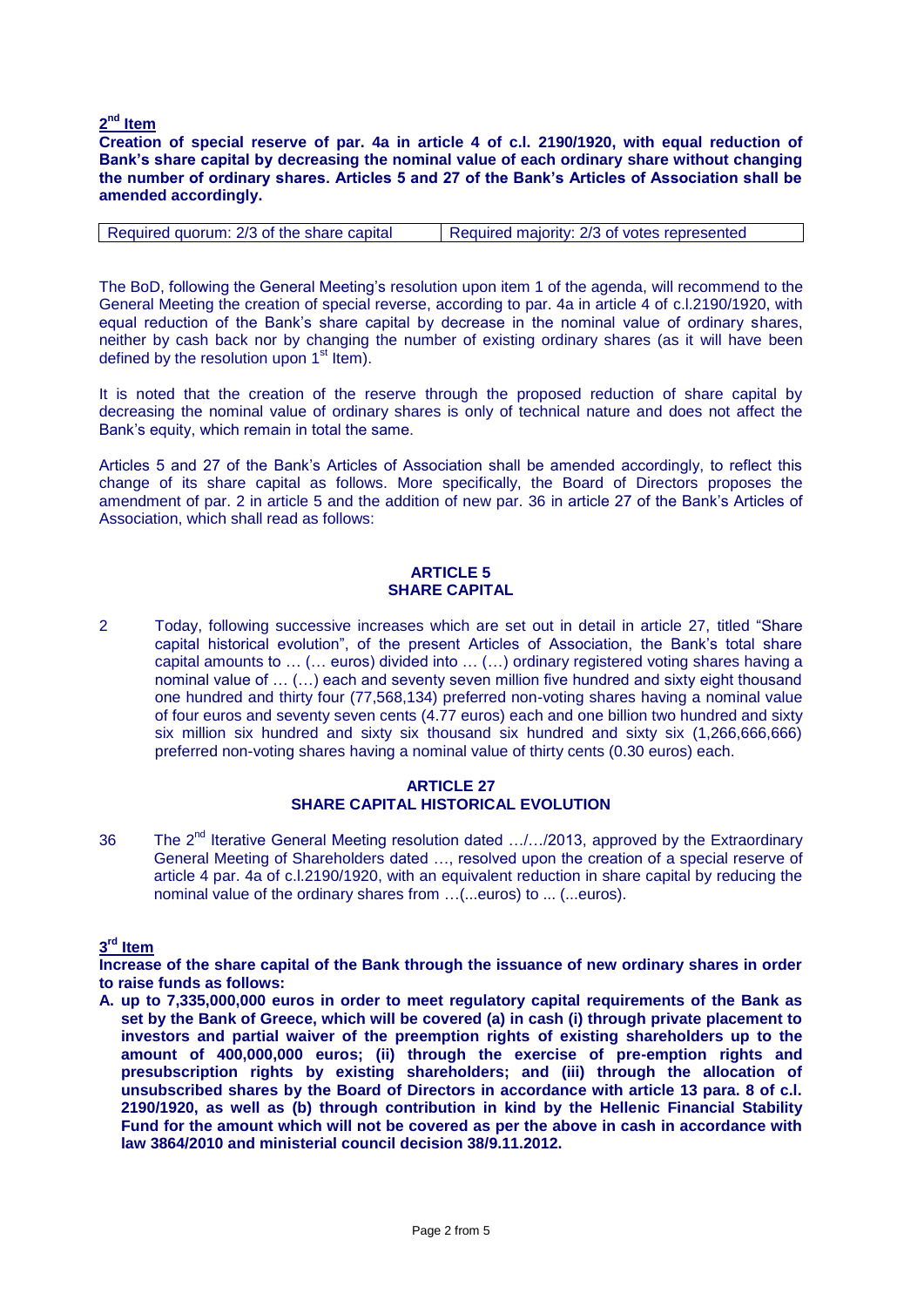- **B. up to the amount of 570,000,000 euros through contribution in kind by the Hellenic Financial Stability Fund in order to meet the regulatory capital requirements of the Bank that arose from the purchase of balance sheet items of Agricultural Bank of Greece S.A. under special liquidation; and**
- **C. up to the amount of 524,000,000 euros through contribution in kind by the Hellenic Financial Stability Fund in order to meet the regulatory capital requirements of the Bank that arose from the purchase of balance sheet items of the branches of Cypriot banks in Greece.**

**Articles 5 and 27 of the Bank's Articles of Association shall be amended accordingly and relevant authorizations shall be granted to the Board of Directors.**

| Required quorum: 2/3 of the share capital | Required majority: 2/3 of votes represented |
|-------------------------------------------|---------------------------------------------|
|                                           |                                             |

**The Piraeus Bank's Board of Directors, once a decision is reached upon items 1 and 2 of the agenda, will recommend to the General Assembly to proceed with a share capital increase in order to recapitalize the Bank at the required regulatory level, which will be covered as follows:**

#### **A. up to the amount of 7,335,000,000 euros**

The Bank's equity has been substantially affected by the implementation of the PSI in 2011, as was the case for all systemic Greek banks, thus requiring the implementation of a recapitalization process with the contribution of HFSF. It should be noted that Piraeus Bank, by December 2012, has already received from the HFSF advances of 6,253,000,000 euros, as well as 1,082,000,000 euros in Commitment Letter, which cumulatively amount to 7,335,000,000 euros, corresponding to the Bank's total capital needs, as they were determined by the Bank of Greece. The recapitalization of the systemic Greek banks will be based according to the provisions of l.3864/2010 in force and the Cabinet Act 38/9.11.2012 (Government Gazette A' 223/2012).

In view of the aforementioned, up to an amount of 7,335,000,000 euros, which corresponds to the capital needs of Piraeus Bank, the increase will be covered:

#### **a) through payment in cash:**

i. **from investors through private placement and partial waiver of pre-emption rights of existing shareholders up to an amount of 400,000,000 euros:** 

The Bank's Management has been receiving requests from prominent international investors, who have expressed their intention to participate in the Bank's capital increase up to the aforementioned amount. Through this placement, the effort in achieving the minimum threshold of 10% private sector participation in the share capital as defined by the l.3864/2010 is significantly enhanced, which will result the HFSF to exercise its voting rights at the General Meeting in a restricted manner, namely only for decisions that amend the Articles of Association, including the increase or reduction of capital or relevant authorization to the Board of Directors, merger, division, transformation, revival, extension of duration or dissolution of the company, transfer of assets, including the sale of subsidiaries, or any other issue requiring increased majority as defined by c.l. 2190/1920.

The requested partial waiver of the pre-emption right of existing shareholders is considered as necessary, so that these investors are able to participate in the capital increase and thus through this manner to strengthen substantially the effort to maintain the private nature of the Bank.

#### **ii. granting pre-emption right and pre-subscription right to existing shareholders**:

Existing shareholders will retain their pre-emption rights to participate in the capital increase up to an amount of 7,335,000,000 euros subtracting the amount concerning the partial waiver of pre-emptive rights in favor of the private placement as in the above paragraph (a.i.).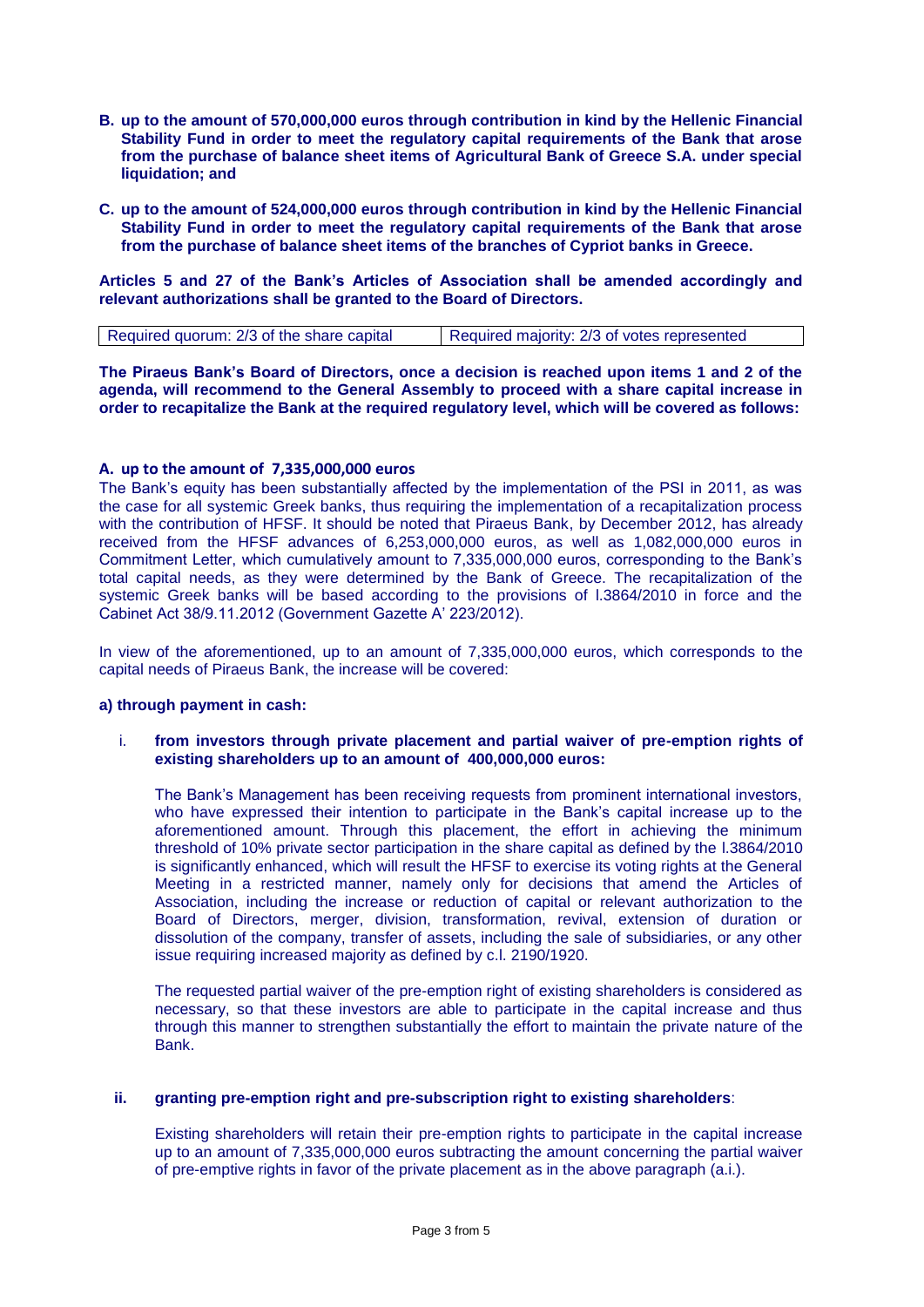Shareholders that will exercise their pre-emption right in the share capital increase they will be granted pre-subscription right for any unsubscribed shares up to an amount of 7,335,000,000 euros.

# **iii through the allocation of unsubscribed shares by the Board of Directors in accordance with article 13 para. 8 of c.l. 2190/1920.**

Any unsubscribed shares according to the above paragraphs (a.i) and (a.ii) will be freely allocated by the Board of Directors in accordance with article 13 para. 8 of c.l. 2190/1920.

**and also** 

#### **b) by contribution in kind from the HFSF to the amount which will not be covered according to the aforementioned in cash, post allocation as per article 13 paragraph 8 c.l.2190/1920 by the Board of Directors of unsubscribed shares:**

The HFSF, according to the provisions of l.3864/2010 and Cabinet Act. 38/09.11.12, has undertaken the responsibility to cover the amount not subscribed by items (a.i), (a.ii) and (a.iii) in cash, by contribution in kind, namely bonds issued by EFSF.

According to article 3, par. 1 of Cabinet Act 38/09.11.12, the HFSF will issue warrants representing options to acquire ordinary shares that it will undertake in this capital increase, provided that the minimum percentage of participation of the private sector to the capital increase (10%) is achieved. In this case, private investors who will participate in the capital increase will be granted warrants representing option rights in proportion to their participation in the capital increase.

In the case that the amount raised by private investors in the rights issue is less than xxx euros but greater than xxx euros, then it is proposed that the total capital increase is limited to such a level so that the total funds raised by the private sector to make up 10% under A of the total share capital increase, by applying article 13a of c.l.2190/1920, while the difference up to the amount of xxx euros will be covered by issuing contingent convertible securities to be undertaken entirely from the HFSF.

If the minimum required amount of private participation in the capital increase by cash is not achieved, then given that HFSF will acquire full voting rights at the General Meetings of the shareholders, according to relevant provisions of l.3864/2010 and Cabinet Act 38/9.11.2012, a Prospectus Supplement is expected to be published, pursuant to the legislative provisions in force, thus investors will have all statutory rights, including the right of withdrawal.

#### **B. Up to the amount of 570,000,000 euros**

On July 27, 2012 Piraeus Bank acquired by absorption selected assets and liabilities of the under special liquidation credit institution "Agricultural Bank of Greece S.A." following the relevant decision of the Resolution Measures Committee of the Bank of Greece (BoG) (meeting 4/27.07.12, Government Gazette 2209/27.07.12) for a cash consideration of €95 mn. The eventual €7.5 bn funding gap between the valued transferred assets and liabilities was covered by the HFSF (the perimeter was finalized and the funding gap was concluded by the BoG at the end of January 2013 - Resolution Measures Committee decisions 9/1/28.01.13 and 8/1/24.1.13, Government Gazette 112/24.01.13, following the financial and legal due diligence conducted by auditor). Under the agreement, the HFSF undertook the responsibility to cover up to the amount of 570,000,000 euros in an equal share capital increase of Piraeus Bank to meet capital needs arising from the acquired assets of the aforementioned bank.

In order to implement the capital enhancement of the Bank, we propose the share capital increase up to the amount of 570,000,000 euros by contribution in kind by Hellenic Financial Stability Fund.